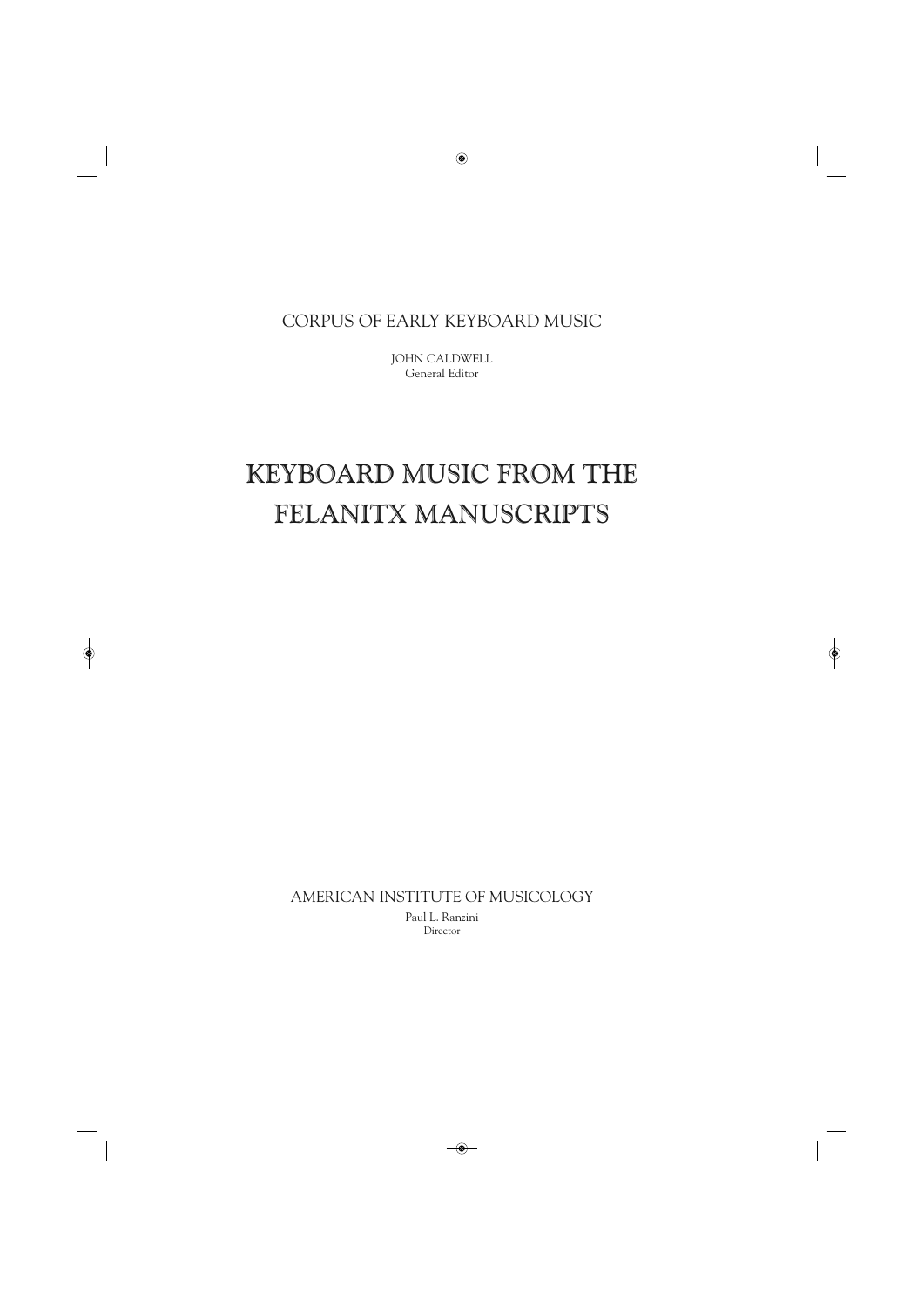### CORPUS OF EARLY KEYBOARD MUSIC

48

Juan Cabanilles and His Contemporaries

## KEYBOARD MUSIC FROM THE FELANITX MANUSCRIPTS

Edited by Nelson Lee

*Volume 2*



AMERICAN INSTITUTE OF MUSICOLOGY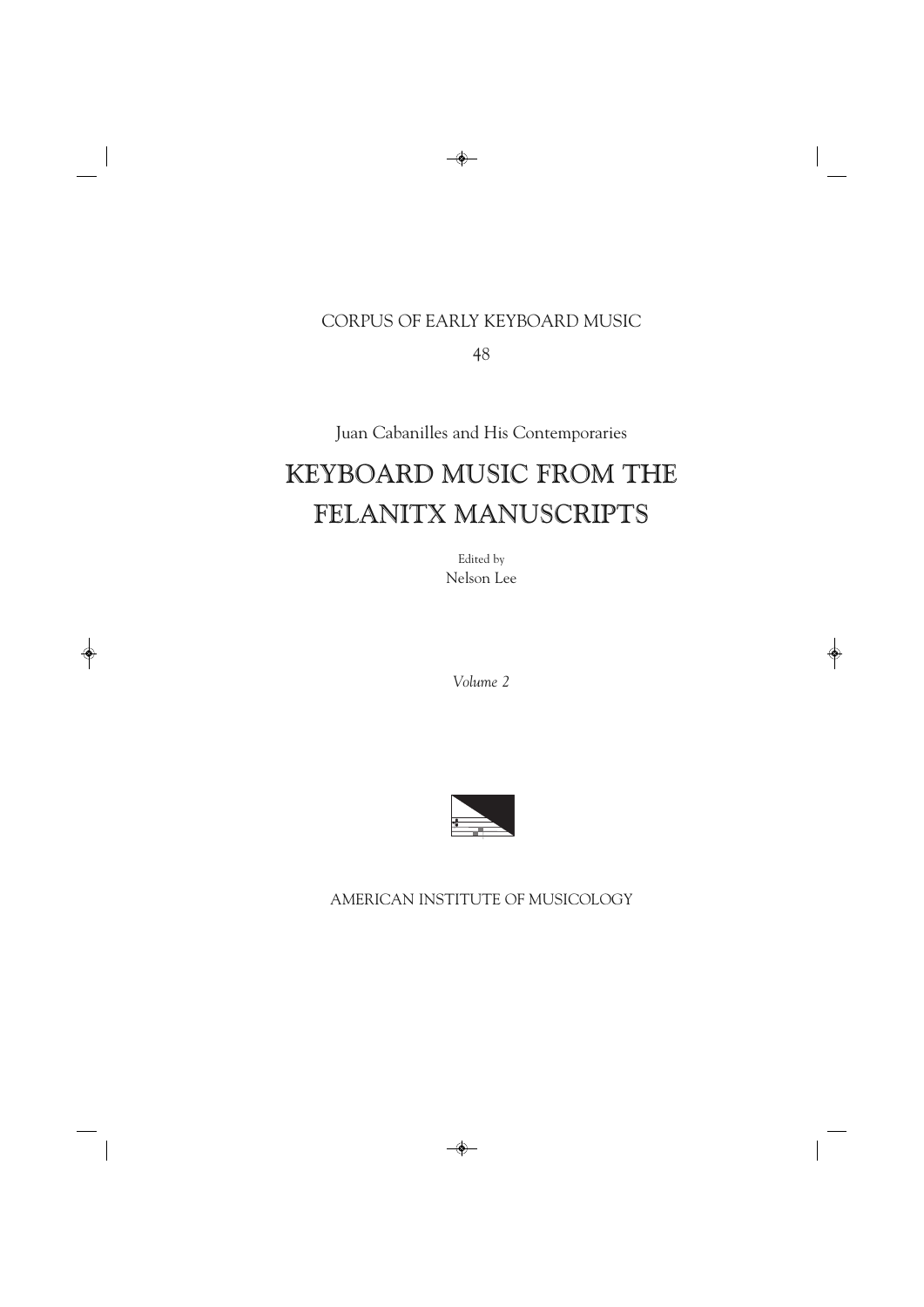The American Institute of Musicology publishes seven series of critical editions, scholarly studies, and reference works, as well as a journal, all dedicated to the study of music and culture in the Medieval, Renaissance, and early Baroque eras. The publications of the Institute are used by scholars and performers alike and constitute a major core collection of early music and theoretical writings on music.

Musica Disciplina (MD) Corpus Mensurabilis Musicae (CMM) Corpus of Early Keyboard Music (CEKM) Musicological Studies and Documents (MSD) Renaissance Manuscript Studies (RMS) Corpus Scriptorum de Musica (CSM) Miscellanea (MISC)

For information on establishing a standing order to any of our series, or for editorial guidelines on submitting proposals, please contact:

American Institute of Musicology, Verlag Corpusmusicae GmbH 800 736-0070 (U.S. book orders) 608 836-9000 (phone) 608 831-8200 (fax) http://www.corpusmusicae.com orders@corpusmusicae.com info@corpusmusicae.com

©2017 by American Institute of Musicology, Verlag Corpusmusicae GmbH. All rights reserved. No part of this book may be reproduced or transmitted in any form by any electronic or mechanical means (including photocopying, recording, or information storage and retrieval) without permission in writing from the publisher.

Volume updates, if any, are posted on the website http://www.corpusmusicae.com.

The purchase of this edition does not convey the right to perform any part of it in public, or to make a recording of any part of it for any purpose. Such permission must be obtained in advance from the publisher.

The American Institute of Musicology is pleased to support scholars and performers in their use of its material for study or performance. Subscribers to CMM or CEKM, as well as patrons of subscribing institutions, are invited to apply for information about our "Copyright Sharing Policy."

ISBN-13 978-1-59551-516-2

Printed in the United States of America. @The paper used in this publication meets the minimum requirements of the American National Standard for Information Sciences – Permanence of Paper for Printed Library Materials, ANSI Z39.48-1992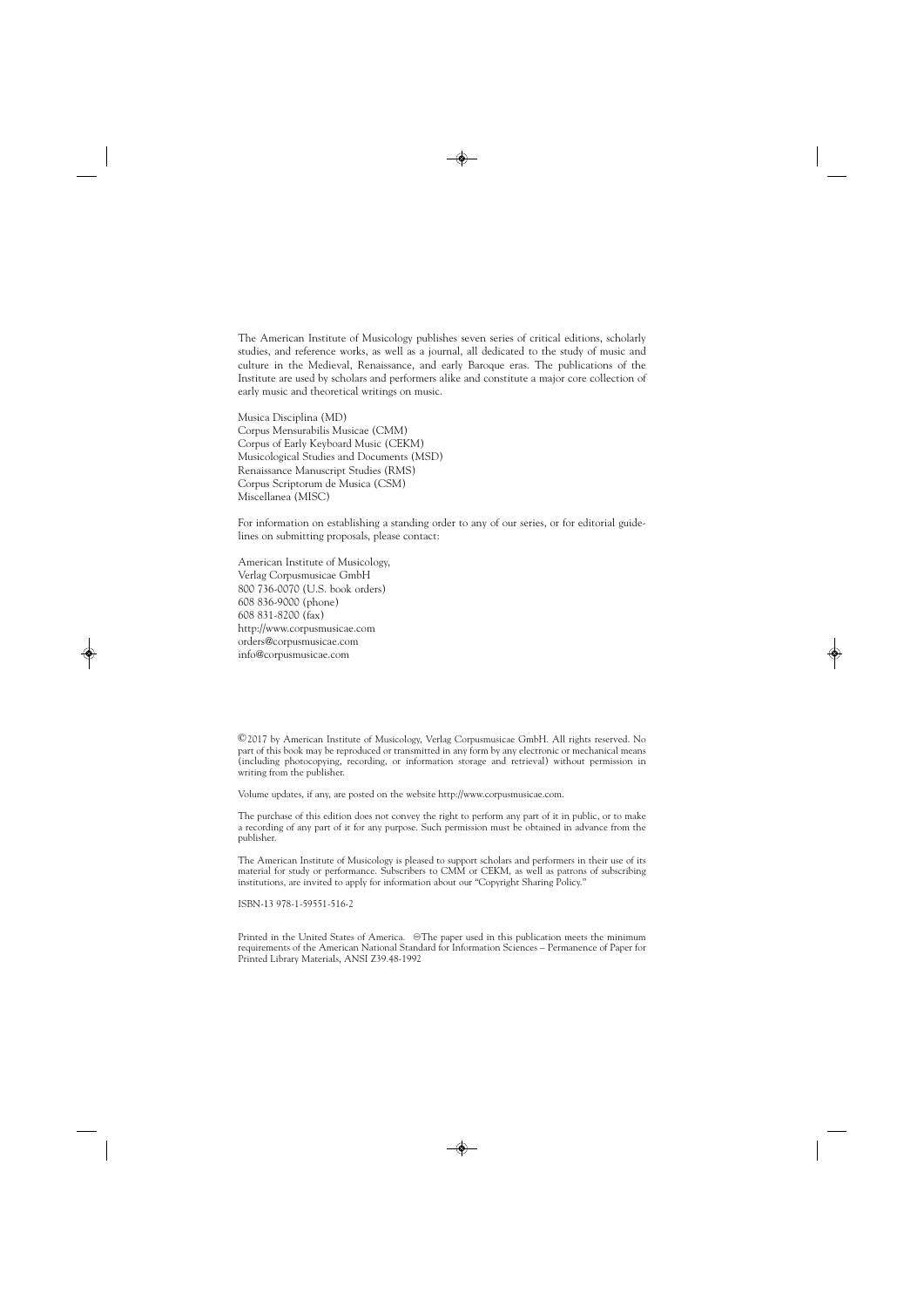#### **Contents**

| APPENDIX Volume 1 updates |
|---------------------------|

### $MUSIC<sup>1</sup>$

<sup>1.</sup> All 124 pieces are ascribed to Cabanillas except nos. 207, 213–216, and 272–274, which are all by Esteve. In addition, no. 244, while attributed to Cabanillas in the source, is actually a short excerpt from Tiento 16 by F. Correa de Arauxo.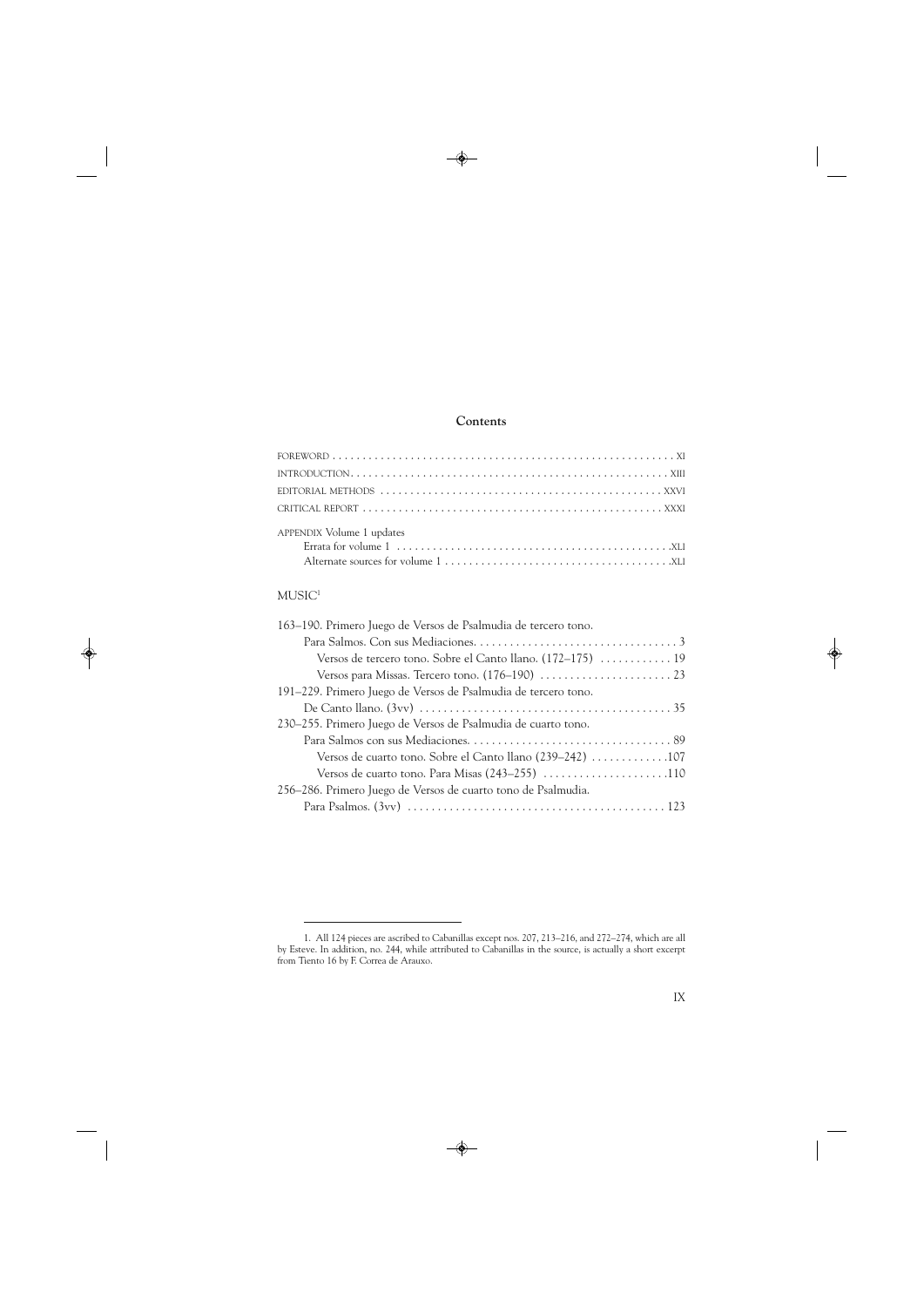#### **Foreword**

The present edition contains  $519$  pieces<sup>1</sup> taken from the two large, late-seventeenthcentury manuscripts of organ music belonging to the Fundació Cosme Bauçà at Felanitx,<sup>2</sup> Mallorca. The first manuscript, which carries the signature 173 and is the source for nos. 1–305 of this edition, is transcribed in its entirety. From the second manuscript, which in older literature was called "F2" but has since been designated "173*bis*,"3 only the first 214 pieces have been transcribed, pieces which were copied by the same scribe as MS 173. (The remaining 103 pieces in MS 173*bis* were copied by different scribes at a later date and are the work of anonymous composers of relatively mediocre abilities.) Of these 519 pieces, 209 have been published previously.<sup>4</sup>

This edition is divided up into five volumes for practical reasons, according to the following plan: vol. 1, nos. 1–162 (mostly versos, tones 1–2); vol. 2, nos. 163–286 (versos, tones 3–4); vol. 3, nos. 287–305 (mostly tientos, tones 1–8); vol. 4, nos. 306– 394 (mostly versos, tones 5–6); vol. 5, nos. 395–519 (versos, tones 7–8, and the "Batalla Imperial"). The pieces appear in their original order. The editorial policy and a full critical report are included in each volume.

To the many individuals and institutions who were of help during the initial stages of this edition many years ago I extend my heartfelt gratitude, especially to Fr. Pere Xamena i Fiol, director and curator of the Fundació Bauçà; Dr. Barbara Brewster Hoag, who generously shared with me her time, expertise, and personal library; and Profs. emeriti Beekman Cannon, Manuel Duran, and Charles Krigbaum of Yale

<sup>1.</sup> To be precise, 516 different pieces plus three duplicates; nos. 149 and 194 are the same as nos. 221 and 228, respectively, and no. 189 is the same as the first part of no. 106.

<sup>2.</sup> Pronounced "fuh-luh-NEECH" =  $[$ f $\theta$ ł $\theta$ <sup>'</sup>nit $[$  $]$  (IPA).

<sup>3.</sup> Fr. Pere Xamena, "Dos manuscrits del músic J. B.a Cabanilles a la Fundació C. Bauzà" in *IV Simposium sobre els Orgues Històrics de Mallorca,* 199–225 (Búger: Fundació ACA, 1998) refers to this manuscript as MS 173*bis*; his usage may be considered definitive, although neither the manuscript nor the holding institution is officially registered with RISM. This article also relates the story of how MS 173*bis* was temporarily lost in the 1970s, and it presents citations from and copies of letters concerning the manuscripts. Among the letters is one in which Msgr. Anglès expresses to Fr. Bauçà his enthusiasm for the discovery of the manuscripts, and one in which J. M. Llorens attempts to discourage Fr. Xamena from providing copies to foreigners.

<sup>4.</sup> Nos. 1–56, 79–80, 84–108, 110, 112–134, 163–189, 191–195, 231, 232, 238–242, 287–293, 295–296, 298–307, 309, 311, 314, 317–322, 330, 332, 334, 341, 361–363, 370–373, 396, 402–403, 405– 408, 410, 414, 416–417, 419, 421, 423, 455–458, 460, 463, 465–467, and 519.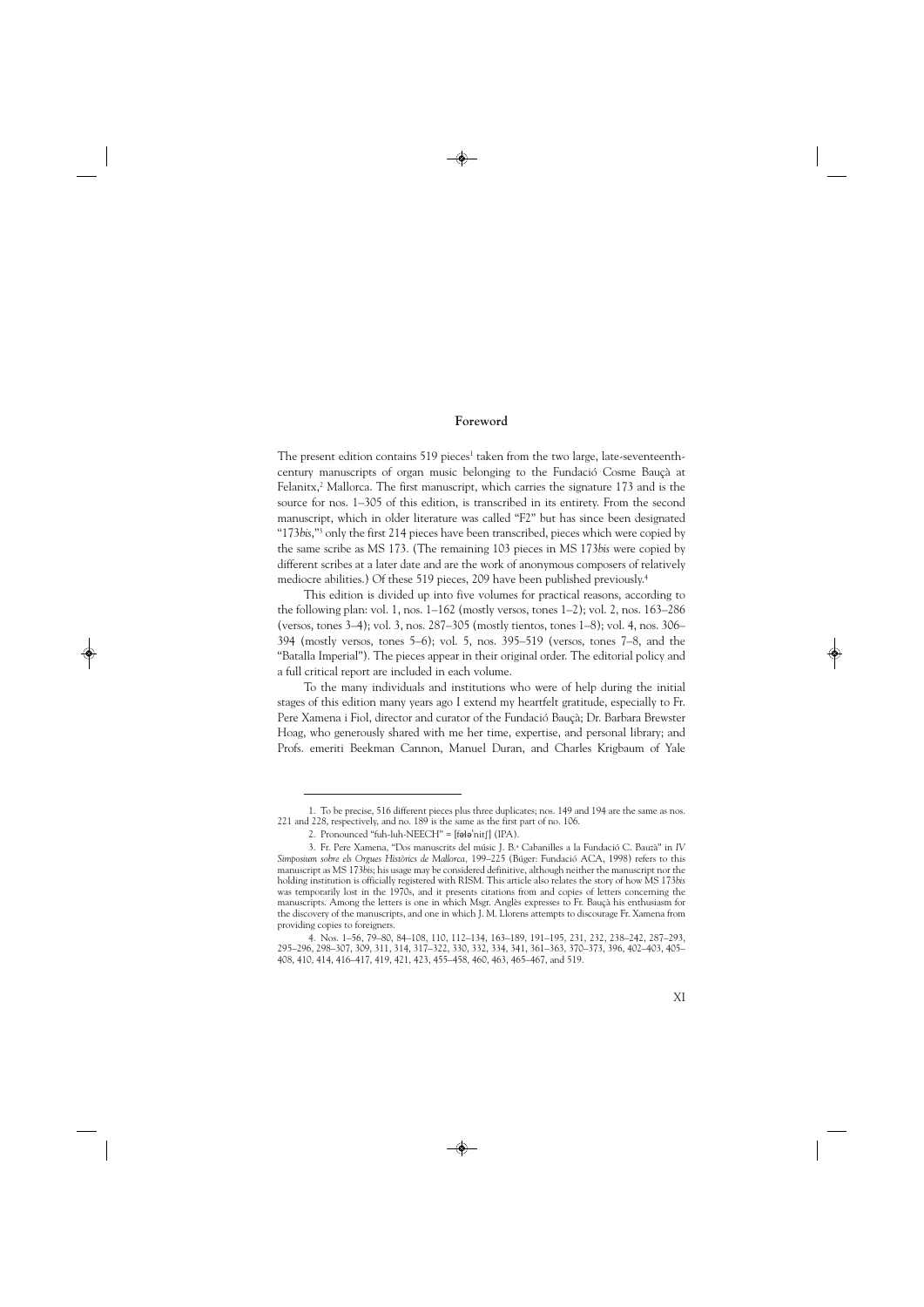University. Last but not least, I wish to thank Dr. John Caldwell for his recommendation to the publisher, his invaluable editorial guidance, and his faithful support of a very long-term project.

> Nelson Lee Løten, Norway Autumn 1998

It is a pleasure for me to complete this edition of the Felanitx manuscripts after a hiatus of some fifteen years due to a surfeit of other duties. The introductory material has been lightly updated to reflect new publications and information that has come to light since the first volume appeared.

> Nelson Lee Løten, Norway Summer 2016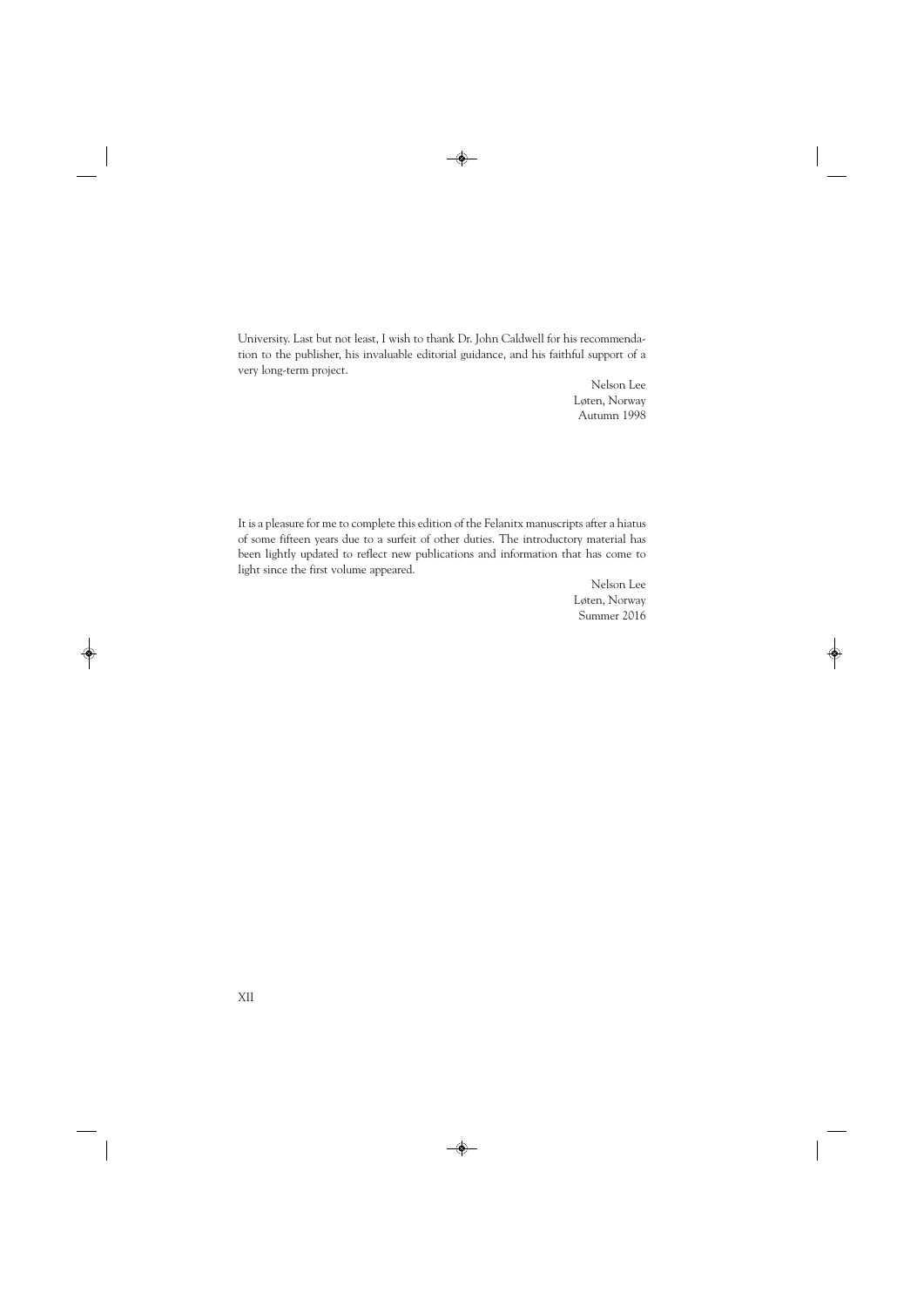Primero Juego de Versos de Psalmudia de tercero tono. Para Salmos. Con sus Mediaciones. Cabanillas.









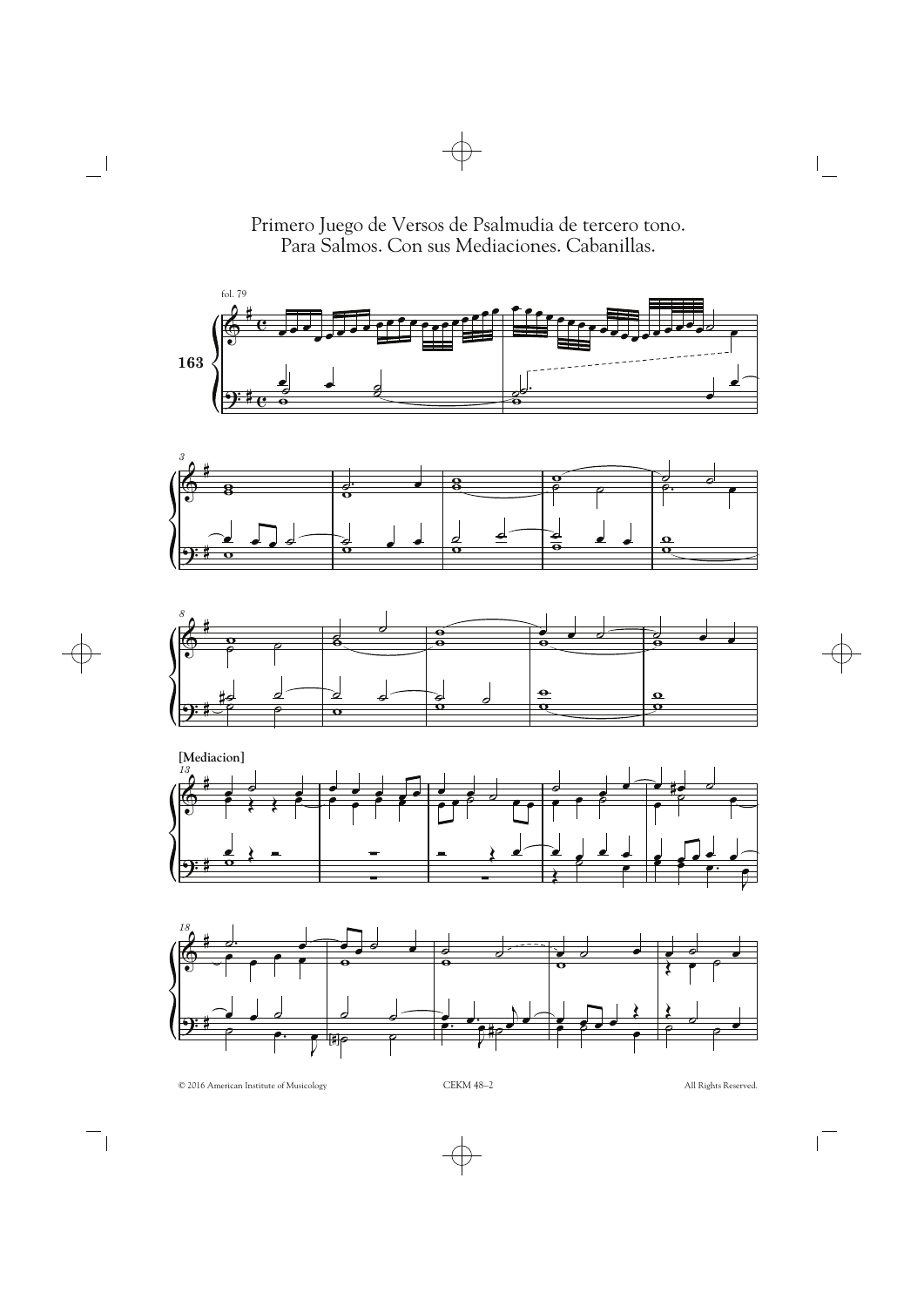